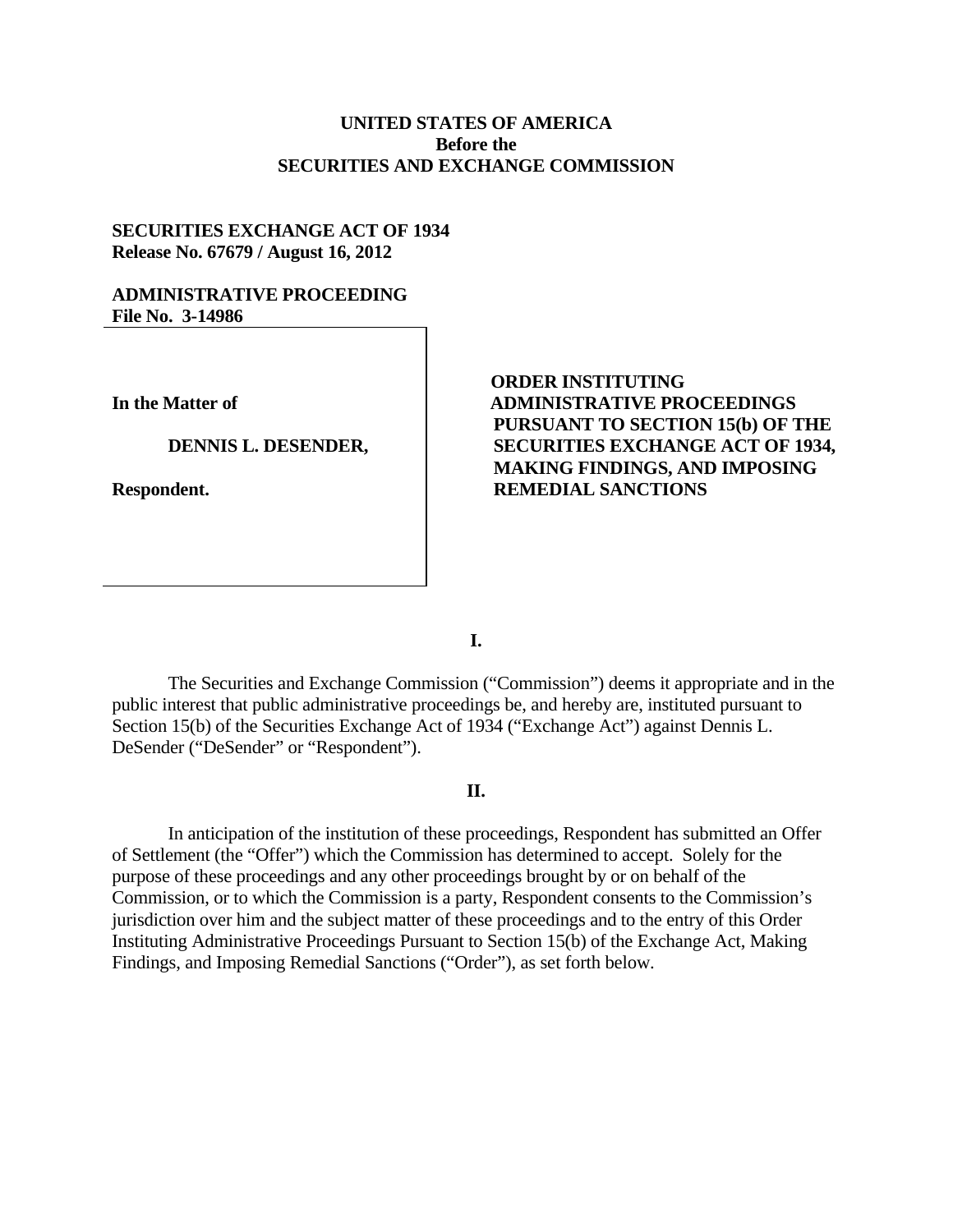On the basis of this Order and Respondent's Offer, the Commission finds that:

1. From 2001 to 2011, DeSender served at various times as Chief Financial Officer, Chief Operating Officer, and an independent financial consultant to Bixby Energy Systems, Inc. ("Bixby"), a privately held Delaware corporation with its principal place of business in Ramsey, Minnesota. DeSender is also the owner and control person of DLD Financial Ltd. ("DLD"), a Minnesota corporation. DeSender was not registered as a broker-dealer or associated with a broker or dealer registered with the Commission. DeSender, 51, is a resident of Minneapolis, Minnesota.

2. On June 4, 2012 a partial final judgment was entered by consent against DeSender, permanently enjoining him from future violations of Sections 5(a), 5(c), and 17(a) of the Securities Act of 1933 ("Securities Act"), Sections 10(b) and 15(a) of the Exchange Act, and Rule 10b-5 thereunder, in the civil action entitled Securities and Exchange Commission v. Walker, et al., Civil Action No. 11-cv-3655, in the United States District Court for the District of Minnesota.

3. The Commission's complaint alleged that, from at least 2001 to 2010, in connection with the offer and sale of Bixby securities, DeSender made numerous material misrepresentations and omissions to investors and prospective investors regarding Bixby's coal gasification and liquefaction technologies, the operational capability of Bixby's coal gasification machine, and DeSender's criminal history. The complaint also alleged that DeSender and DLD sold over \$12 million in Bixby securities to more than 300 investors. As compensation for their sale of Bixby securities, DeSender and DLD received commissions of at least \$3.6 million in transaction-based commissions and warrants to purchase at least 549,000 shares of Bixby common stock. Finally, the complaint alleged that DeSender sold unregistered securities.

4. On September 14, 2011, DeSender pled guilty to one count of securities fraud in violation of 15 U.S.C. §§ 78j(b) and 78ff and 17 C.F.R. § 240.10b-5 before the United States District Court for the District of Minnesota, in United States v. Dennis L. DeSender, CR 11- 71 (SRN).

5. The count of the criminal information to which DeSender pled guilty alleged, inter alia, that DeSender did knowingly, willfully, and unlawfully, by the use of means and instrumentalities of interstate commerce, directly and indirectly, use and employ manipulative and deceptive devices in connection with the sale of securities, and did make untrue statements of material facts and omit to state material facts in order to make the statements not misleading in connection with the sale of such securities.

**IV.**